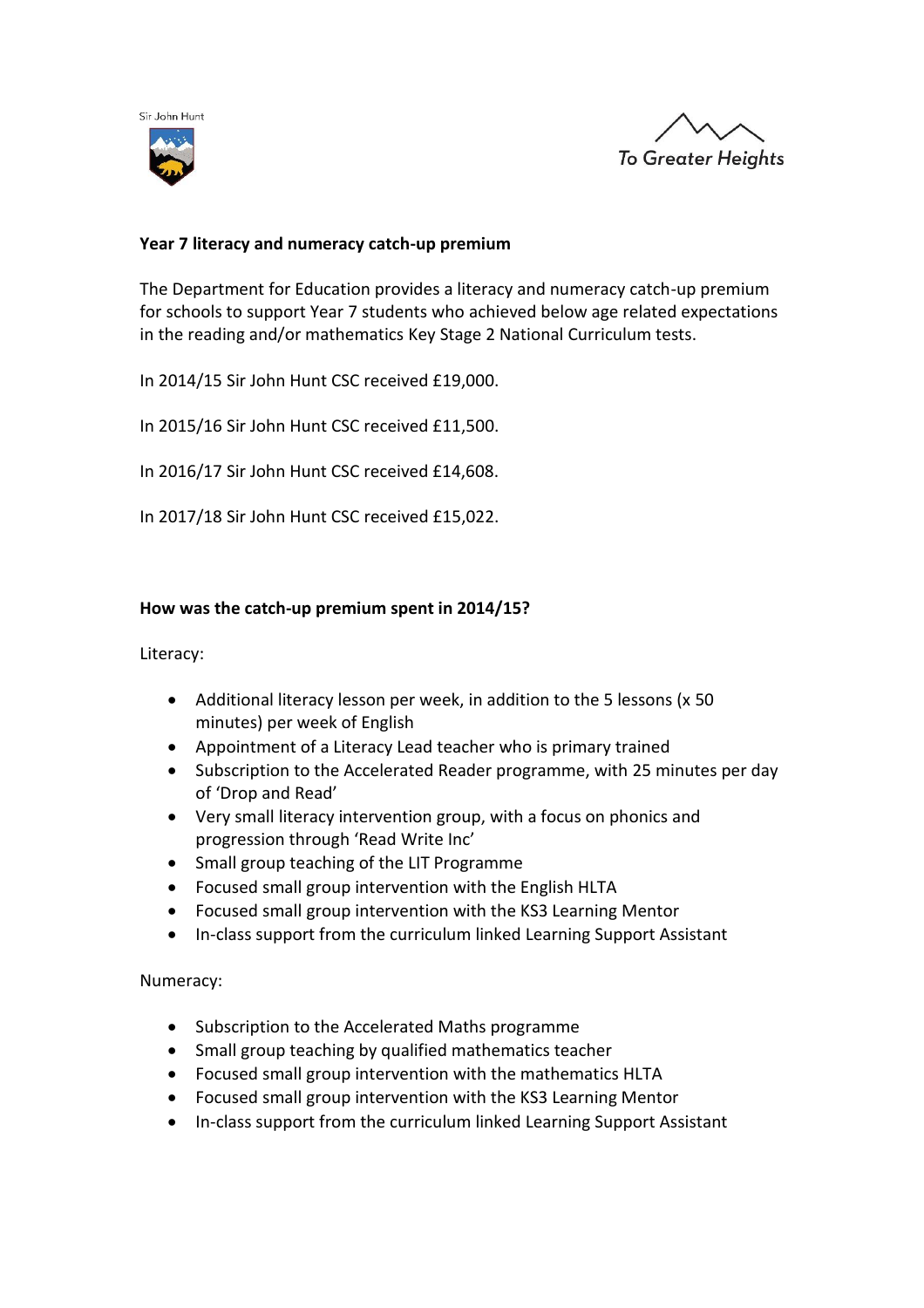# **What was the impact of the funding on eligible students?**

- 24 students did not achieve at least level 4 in their KS2 mathematics SATs. By the end of the academic year 2015, 10 of these students (42%) had achieved level 4.
- 19 students did not achieve at least level 4 in their KS2 English SATs. By the end of the academic year 2015, 17 of these students (89%) had achieved level 4.

### **How was the catch-up premium spent in 2015/16?**

Following the success of the strategies implemented in 2014/15, these strategies continued in 2015/16. Progress was tracked on a termly basis.

## **What was the impact of the funding on eligible students?**

- 15 students did not achieve at least level 4 in their KS2 mathematics SATs. By the end of the academic year 2016, 7 of these students (47%) had achieved level 4.
- 17 students did not achieve at least level 4 in their KS2 English SATs. By the end of the academic year 2016, 13 of these students (76%) had achieved level 4.

### **How was the catch-up premium spent in 2016/17?**

The same interventions and strategies implemented in previous years were in place, with termly monitoring of progress.

In addition, the mathematics team introduced the ICCAMS Maths project at KS3. ICCAMS Maths is a collaborative project between the University of Nottingham and Durham University and is being evaluated by the University of Manchester. The project is funded by the Education Endowment Foundation (EEF).

ICCAMS Maths supports teachers in tackling students' common misconceptions around algebra and multiplicative reasoning and provides teachers with training, lesson plans and resources to help embed formative assessment in Year 7 and Year 8 mathematics classrooms.